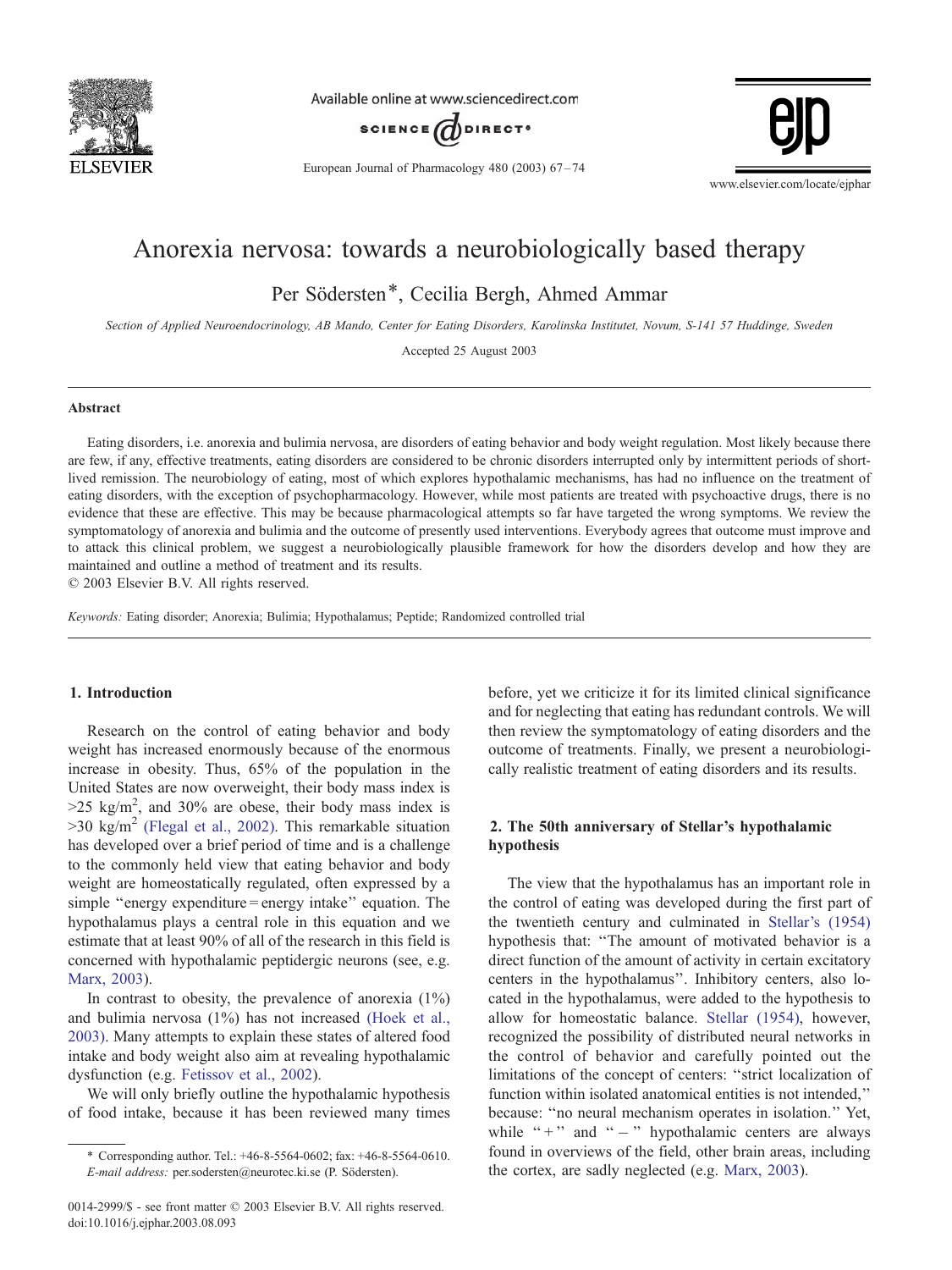

Fig. 1. Increase in body mass index (BMI) and leptin levels in anorexic patients from admission to remission,  $r = 0.88$ .

# 2.1. The gut–brain link

Peripheral adipose tissue is thought to provide signals to hypothalamic centers to make up for the homeostatic control of body weight. Leptin, which is produced by adipocytes, has a key role in this scenario [\(Friedman,](#page-6-0) 2003). Thus, with depletion of body fat stores, leptin levels decline and provide the signal to hypothalamic neurons, located in the arcuate nucleus, to up-regulate their synthesis of orexigenic peptides, e.g. neuropeptide Y, for transport to the relevant excitatory centers, located in the hypothalamic paraventricular nucleus, and activate the receptors which initiate eating [\(Marx,](#page-7-0) 2003).

This negative feedback model of gut-hypothalamic control is inconsistent with the clinical observation that anorexic patients, who have depleted peripheral fat stores and, as a consequence, low blood levels of leptin and elevated levels of neuropeptide Y in the brain (Kaye et al., [1989\),](#page-7-0) do not eat. As a matter of fact, as anorexic patients eat more and gain weight during the course of treatment, leptin levels increase.

Fig. 1 shows that the body mass index and the level of leptin, which were low in a group of anorexic patients admitted to our clinic, had increased significantly when the patients had been treated to remission. An increase in blood levels of leptin during the treatment, and an associated decrease in the level of neuropeptide Y in the brain [\(Gendall](#page-6-0) et al., 1999), is therefore correlated with an increase in food intake. This is the opposite to what should be expected from the hypothalamic hypothesis of homeostatic control.

#### 2.2. A new role of neuropeptide Y in regulatory control

The paradoxical situation of a low level of leptin and a high level of neuropeptide Y and a reduced intake of food in anorexia may be more apparent than real because the common notion that neuropeptide Y is merely a potent orexigen is inconsistent with the published evidence of the behavioral effects of neuropeptide Y. Thus, in the original studies, neuropeptide Y was found to not only stimulate food intake but also stimulate drinking and physical activity and reduce sexual behavior (Clark et al., 1985; [Levine](#page-6-0) and Morley, 1984; Stanley et al., 1984). In fact, the effect on drinking was as strong as the effect on food intake [\(Levine](#page-7-0) and Morley, 1984). Also, in the few studies in which dose– response experiments have been performed, the effect of neuropeptide Y on food intake is not impressive. An intake of about 8 g in a 2-h-long test is reported in rats infused with very high, if not enormous, doses of neuropeptide Y (7.2– 24 nmol, i.e. about  $30-120 \mu$ g) into the third ventricle, provided the rats are injected during the light phase of the daily light/darkness cycle, i.e. when they do not normally eat [\(O'Shea](#page-7-0) et al., 1997). If injected during the dark phase, when ingestion normally occurs, the effect is smaller [\(Clark](#page-6-0) et al., 1985).

Interestingly, neuropeptide Y has no effect on intake at all in rats infused intraorally with a nutritive solution [\(Seeley](#page-7-0) et al., 1995). In this test, rats do not have to approach to food; they merely chew and swallow the solution.

Fig. 2A shows that neuropeptide Y actually decreases intake of an intraorally infused solution of sucrose and that leptin increases intake. By contrast, the conventionally reported effects of both neuropeptide Y and leptin are easily replicated in a test that demands that the rat approaches the solution before ingesting it (Fig. 2B).

These results suggest that neuropeptide Y actually inhibits the intake of food and that leptin stimulates intake. Some neuropeptide Y-containing neurons that provide input to the hypothalamic nuclei, thought to be involved in feeding, co-localize norepinephrine [\(Cunningham](#page-6-0) and Sawchenko, 1988). Lesioning a population of these noradrenergic neu-



Fig. 2. Intracerebroventricular infusion of neuropepide Y (NPY,  $10 \mu g$ ) decreases and leptin  $(10 \mu g)$  increases ingestion of a 1 M solution of sucrose infused intraorally at a rate of 0.5 ml/min in female rats. The opposite effects are obtained on intake of the same solution from a bottle. From [Ammar](#page-6-0) et al. (2000) with permission of the American Physiological Society.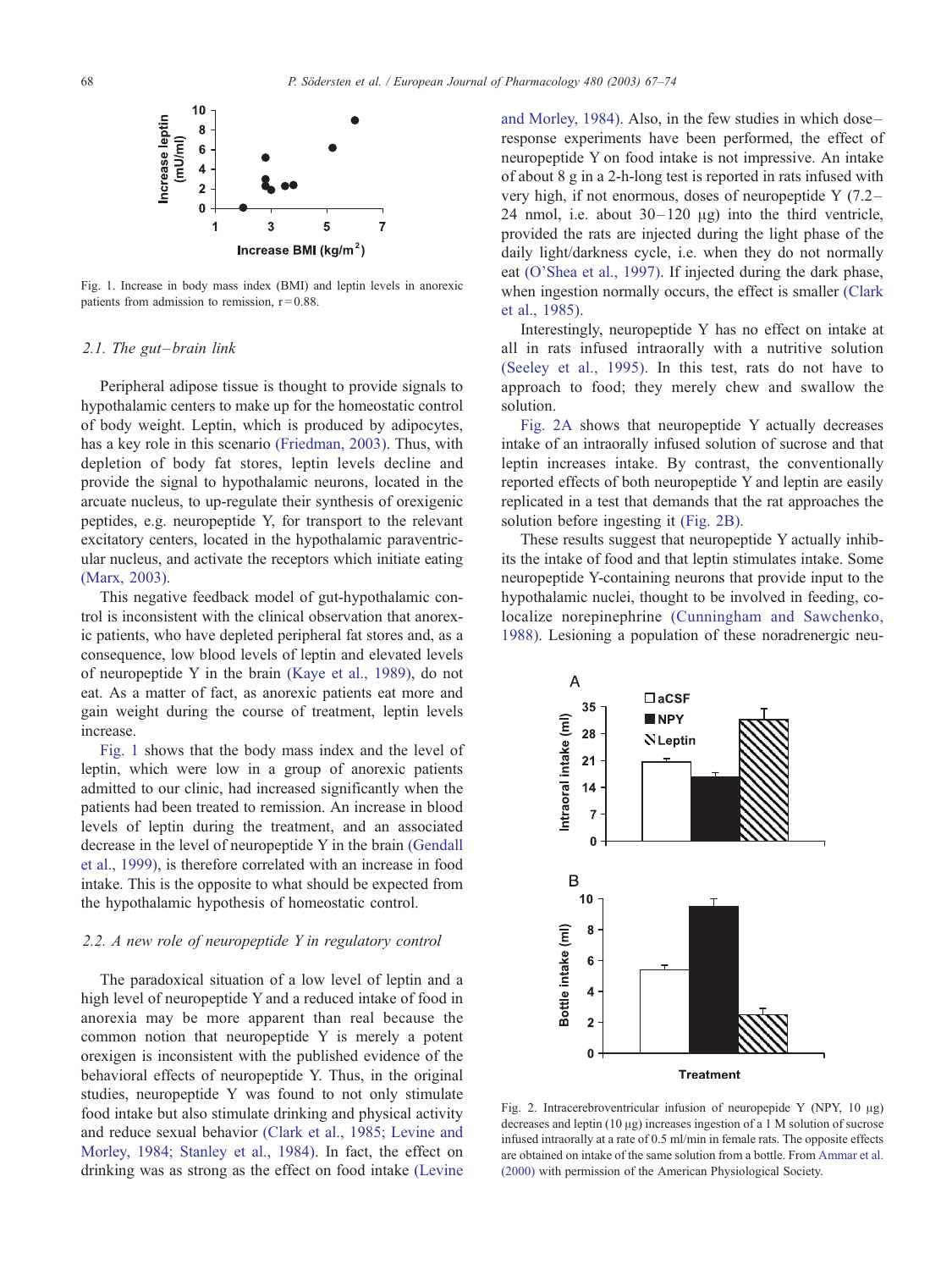rons unmasks the inhibitory effect on neuropeptide Y on intake. Thus, Fig. 3 shows that treatment with a neurotoxin, which reduced the levels of norepinephrine by 67% in the paraventricular hypothalamic nucleus, decreased the intake of an intraorally infused solution of sucrose; that preinfusion of norepinephrine restored intake in lesioned rats; and that addition of neuropeptide Y in this model markedly suppressed intake [\(Ammar](#page-6-0) et al., 2001).

A new role for neuropeptide Y in regulatory control emerges. Thus, this particular peptide acts to stimulate behaviors associated with approaching and collecting food, while actually inhibiting the intake of food. Leptin is postulated to have the opposite effect [\(Ammar](#page-6-0) et al., 2000). This analysis is compatible with the observation that anorexic patients engage in a variety of food anticipatory behaviors, but do not eat [\(Tappe](#page-7-0) et al., 1998).

Perhaps because the peptidergic control of food intake has not yet been realistically related to the clinical features in anorexia nervosa, relatively little clinically useful information has been generated by the large amount of information on hypothalamic peptides that is presently available [\(Marx,](#page-7-0) 2003). One way to proceed would be to analyze the behavioral effects of peptides more carefully than merely labeling them stimulators/inhibitors of food intake. The simple distinction between behaviors related to the anticipation of food and those related to the ingestion of food is of considerable clinical significance but has not been implemented in any of the studies on peptides, with the exception of neuropeptide Y and leptin (see [Ammar](#page-6-0) et al., 2000).

# 2.3. Redundant controls

No single endocrine factor that initiates eating has been identified and humans eat for reasons other than depleted energy stores (De Castro and [Plunkett,](#page-6-0) 2002). In fact, many factors, biologic and social, affect eating behavior in humans, and, by itself, none of these accounts for more



Fig. 3. Inhibition of ingestion of a 1 M solution of sucrose infused intraorally at a rate of 0.5 ml/min in male rats by DSP4 ( $2 \times 50$  mg/kg), reversal of the inhibition by intracerebroventricular infusion of norepinephrine (NE, 20 nmol), and suppression of intake by intracerebroventricular infusion of neuropeptide Y (NPY,  $10 \mu$ g) in DSP4 + NE-treated rats. From [Ammar](#page-6-0) et al. (2001) with permission of Lippincott, Williams & Wilkins.



Fig. 4. Food intake and satiety in gastrectomized and intact humans. From Bergh et al. [\(2003\)](#page-6-0) with permission of Elsevier.

than a small percentage of the variation (De [Castro](#page-6-0) and Plunkett, 2002). This suggests redundant control mechanisms, i.e. if one mechanism fails to operate it is likely to be replaced by another. Given this potential, it is not surprising that many specific pharmacological attempts at weight control have failed.

An example of the extraordinary adaptability of the biological substrates of eating is provided by the observation that there is virtually no long-term effect of gastrectomy on eating and the perception of satiety in humans ([Bergh](#page-6-0) et al., 2003a,b, Fig. 4). While there is no doubt that the stomach, a major endocrine organ, normally plays an important role in the regulation of food intake and satiety, its role is dispensable. Similarly, while the hypothalamic hypothesis of homeostatic control is compatible with the finding that some obese people have a mutated melanocortin 4 receptor, a receptor believed to be essential for satiety, normal-weight people may also have the same mutation [\(Jacobson](#page-7-0) et al., 2002).

It seems unlikely that research into the hypothalamic peptidergic mechanisms which are supposed to regulate homeostatic control will contribute to the development of effective strategies for treating eating disorders. Particularly so as the concept of negative feedback control of body weight at the level of the hypothalamus is questionable [\(Speakman](#page-7-0) et al., 2002) as is that of excitatory and inhibitory hypothalamic centers in the control of behavior.

# 3. Eating disorders

A review of available methods of treatment suggests that outcome in eating disorders has worsened if compared with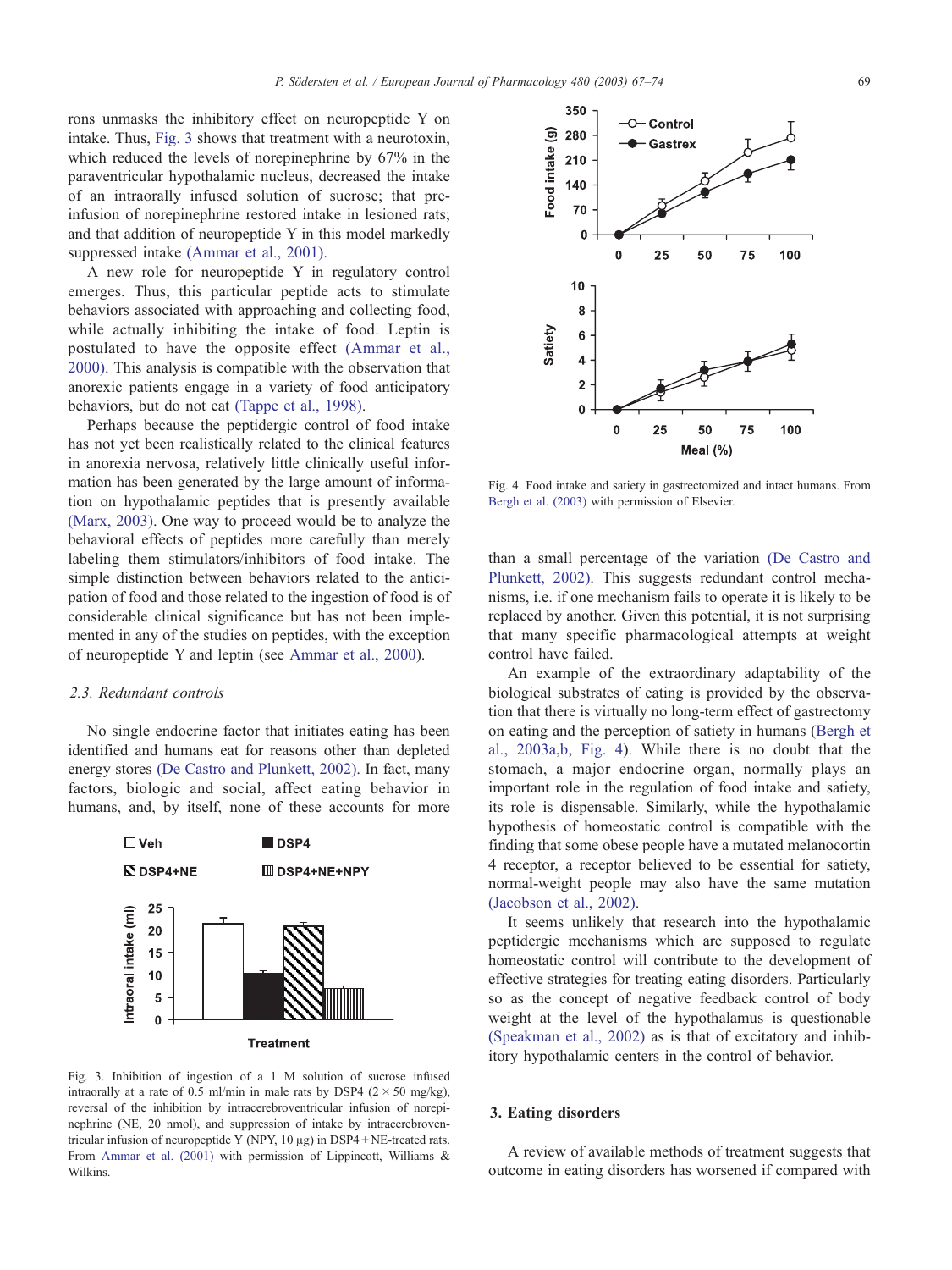a report published 130 years ago (Gull, [1874\).](#page-6-0) We will therefore reexamine this report.

#### 3.1. Prevalence and diagnosis

Anorexia nervosa has a prevalence of about 1%, its age of onset is 14–19 years, and about 95% of the patients are girls [\(Hoek](#page-6-0) et al., 2003). The prevalence of bulimia nervosa is about the same, most patients are young women but the age of onset is somewhat later, about 20–22 years [\(Hoek](#page-6-0) et al., 2003). The prevalence of these eating disorders has not increased. However, it has been estimated that the risk that a woman will display episodes of bulimic behavior during her life without fulfilling all diagnostic criteria for an eating disorder is as high as 25% [\(Sullivan](#page-7-0) et al., 1998). For anorexia these criteria are: weight reduction to a body mass index of 17.5 kg/m<sup>2</sup>, amenorrhea, a distorted body image, and a fear of gaining weight (American [Psychiatric](#page-6-0) Association, 1995). The main diagnostic criteria for bulimia are: ingestion of large amounts of food in a short period of time followed by compensatory behavior, such as vomiting or purging, to counteract the caloric intake.

These criteria are based on consensus among clinicians, not on actual research findings.

# 3.2. Outcome and treatment

In a comprehensive review, [Steinhausen](#page-7-0) (2002) summarized the outcome for patients with anorexia nervosa. Broadly, the outcome is good in less than 50% of the patients, fair in about 25% and poor in the remaining 25%. The rate of mortality can be as high as 25% [\(Keel](#page-7-0) et al., 2003). The chance of recovery is less than 50% in 10 years and about 25% of the patients remain chronic cases. [Steinhausen](#page-7-0) (2002) concluded that outcome in anorexia has not changed during the last 50 years. Outcome in bulimia, although less well studied, is similar to that in anorexia [\(Steinhausen,](#page-7-0) 1999). For these reasons, many believe that anorexia and bulimia are chronic disorders.

Many also believe that eating disorders are difficult to treat. While weight gain is possible in anorexic patients, relapse is main concern. Thus, 30–50% of those who have regained a normal weight relapse within a year after treatment (Pike, [1998\).](#page-7-0) Another concern is that the effect of most treatments is unknown [\(Ben-Tovim](#page-6-0) et al., 2001). The effect of medical interventions should be evaluated by random assignment of patients to the treatment to be evaluated or to a control procedure, most often the standard of care [\(Pocock,](#page-7-0) 1998). Relatively few such randomized controlled trials have been performed on patients with anorexia nervosa and those which have been undertaken have failed to demonstrate a clinically significant effect.

It is thought that cognitive behavioral therapy, which is the standard of care for patients with bulimia nervosa, is effective. However, while treatment in bulimia is better than no treatment, the evidence that cognitive behavioral therapy is better than other methods of treatment is not compelling (Hay and [Bacaltchuk,](#page-6-0) 2000). Also, only 50% of the bulimic patients respond to treatment and very few follow-up studies have been performed. This is because the specific diagnosis of bulimia nervosa is a relatively recent one [\(Russell,](#page-7-0) 1979). However, a series of recent papers has clarified the situation. Thus, of the patients who entered treatment with cognitive behavioral therapy for bulimia, 25% withdrew from treatment or dropped out, only 41% of those who completed treatment went into remission and as many as 44% of those who were examined four months after treatment had relapsed. The patients who failed to respond to treatment with cognitive behavioral therapy also failed to respond to other treatments. These studies show that fewer than 20% of the patients who enter cognitive behavioral therapy for bulimia are in remission four months after treatment [\(Agras](#page-6-0) et al., 2000; Halmi et al., 2002; Mitchell et al., 2002). According to the authors of these papers, the results are similar to those reported by others.

# 3.3. Pharmacological treatment of eating disorders

Most eating disorder patients are treated with psychoactive drugs, many of which target serotonergic mechanisms. Indirect serotonergic agonists, selective serotonin reuptake inhibitors in particular, are often used. The rationale behind this clinical practice is the hypothesis that an underlying obsessive compulsive personality trait contributes to the development of anorexia and bulimia [\(Halmi,](#page-6-0) 2003). While it may be true that obsessive compulsive symptoms are alleviated in those suffering from such symptoms, there is no evidence that these drugs have a beneficial effect on patients with eating disorders (de Zwaan and [Roerig,](#page-6-0) 2003). This is not surprising, because serotonin inhibits food intake, gonadotropin secretion and sexual behavior and, in addition, reduces body temperature (see [Bergh](#page-6-0) et al., 2003a,b). All of these are highly undesirable effects in anorexic patients, many of whom are hypothermic peripubertal girls, suffering from primary amenorrhea. It should be added that the body weight of anorexics treated with selective serotonin re-uptake inhibitors may decrease [\(Bergh](#page-6-0) et al., 1996b). Pharmacological attempts to control body weight in eating disorder patients must be compatible with well-established facts in neuroendocrinology.

# 4. A treatment of eating disorders

It is clear that outcome in eating disorders must improve.

# 4.1. A framework for the treatment of eating disorders

A new framework might be useful. ''A framework'', to paraphrase a recent paper, ''is not a detailed hypothesis, rather it is a suggested point of view for an attack on a clinical problem'' (Crick and Koch, [2003\).](#page-6-0)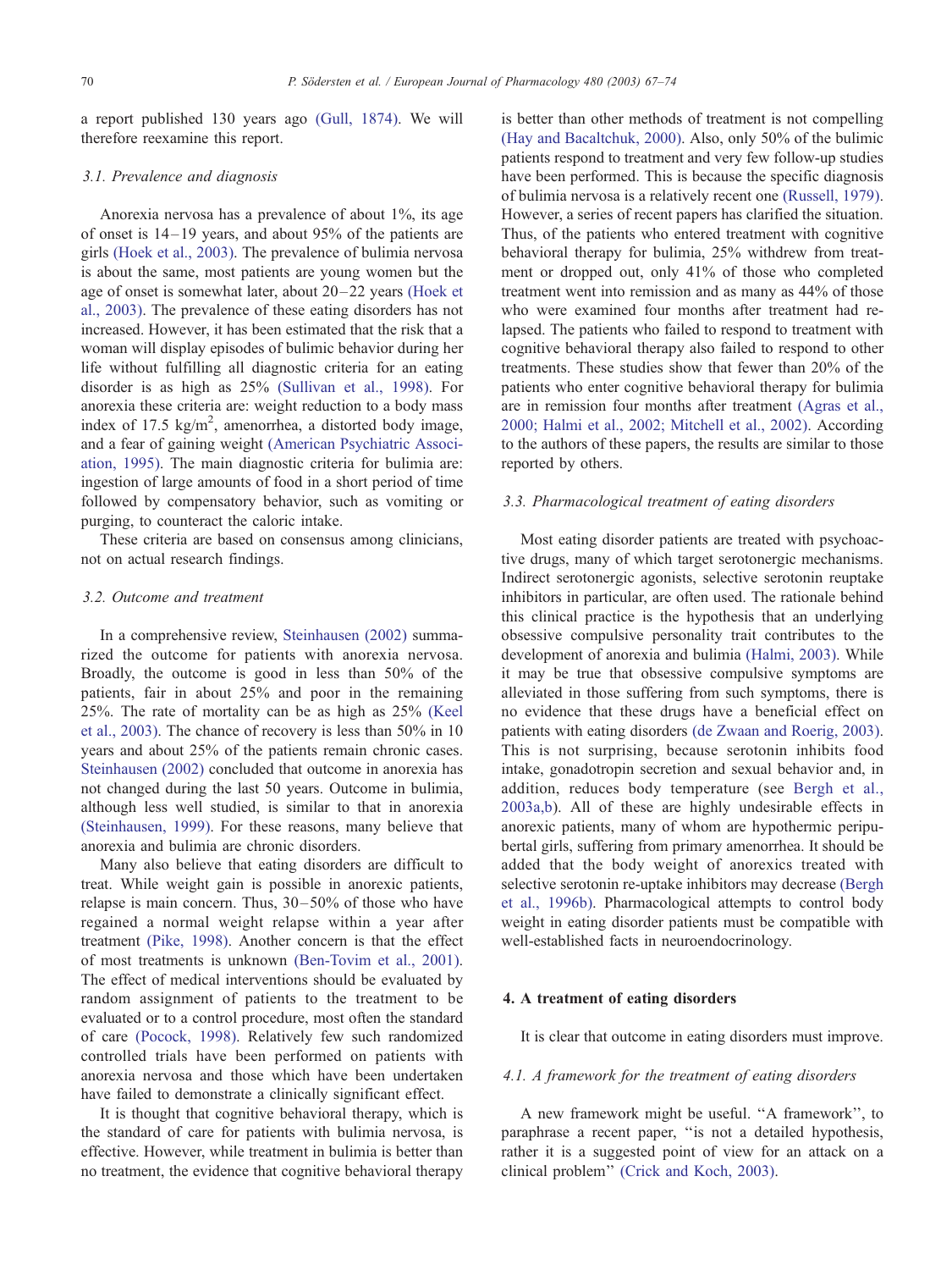We take as a starting point the incisive clinical observations by Gull [\(1874\),](#page-6-0) who gave anorexia nervosa its name and was successful in treating his patients. It appears that the clinical situation for the patients has worsened since Gull (Bergh and Södersten, 1998), and it might be worthwhile, therefore, to reconsider Gull. He emphasized three symptoms in anorexia nervosa. First, he noted the emaciation and the markedly reduced food intake; second, he noted that the patients are hypothermic; and third, he pointed out that they are also physically hyperactive. Gull found the hyperactivity of anorexia paradoxical, since, obviously, the patient would be better off saving her energy. He pointed out two characteristics of the hyperactivity: that it is very difficult to control and that the patients seem to like to be active. It is difficult to precisely know how Gull managed his patients, but he provided them with nourishing diets and supplied external heat. While there is no mention of psychopathology in the description by Gull, there is no mention of physical hyperactivity or hypothermia in most of the papers on anorexia published after Gull's paper.

Anorexia, obviously, starts by a reduction in food intake. Most animal species display an increase in physical activity as they reduce their intake of food [\(Mistlberger,](#page-7-0) 1994). Reduced food intake and enhanced physical activity are, therefore, two known risk factors for anorexia nervosa. There may be more, but so far no others have been demonstrated.

Both dieting and physical activity activate the dopaminecontaining mesolimbic neurons which mediate some aspects of the feeling of reward, and these two risk factors also activate the norepinephrine-containing neurons in the locus coeruleus, which are concerned with selective attention. It can be hypothesized, therefore, that anorexia develops because it is initially rewarding to eat less and move more and that the behavior of an anorexic is subsequently maintained because it is conditioned to the stimuli that provide the reward through activation of the brain's mechanism of attention (Bergh and Södersten, 1996). This framework is neurobiologically realistic and also consistent with the observation of Gull [\(1874\)](#page-6-0) that physical hyperactivity is "agreeable" and that of [Feighner](#page-6-0) et al. (1972) that losing weight is "rewarding, pleasurable and an apparent enjoyment'' to an anorexic patient.

#### 4.2. A treatment of anorexia and bulimia nervosa

On this framework the following symptoms should be treated:

- distorted eating behavior and perception of satiety
- hypothermia
- physical hyperactivity
- the social consequences of the disorder

Obviously, patients who are severely emaciated need medical attention. However, medical symptoms are the

consequence of the starved condition of an anorexic, not the cause of the starvation. While this appears reasonable to most clinicians, many have difficulty in accepting that the same might apply to the psychiatric symptoms, such as depression, anxiety and obsessive-compulsive behavior, which most anorexic patients show. Yet it is long known that such symptoms emerge if people are asked to starve themselves (Keys et al., [1950\)](#page-7-0) and more recent work confirms this by showing that psychiatric symptoms yield as a normal body weight is approached [\(Matsunaga](#page-7-0) et al., 2000).

The reason bulimia nervosa is considered a separate disorder is probably that these patients appear quite different from anorexics in that they have a normal body weight. However, Russell [\(1979\),](#page-7-0) in introducing bulimia nervosa a specific diagnosis, referred to it as a variant of anorexia. Also, bulimics show most of the symptoms that anorexics show, including hypothermia and physical hyperactivity, and they share the psychopathology of anorexics (see [Bergh](#page-6-0) et al., 2002). In addition, about 20% of patients with anorexia nervosa binge-eat and vomit. They, therefore, constitute a diagnostic subgroup of anorexia, the so-called binge-purge type (American Psychiatric [Association,](#page-6-0) 1995). The similarities between patients with anorexia and bulimia are therefore more conspicuous than the differences and there is no compelling reason to believe that the two disorders develop for different reasons. The patients can therefore be similarly treated.

# 4.2.1. Training of eating

During treatment, the patient eats from a plate placed on a scale, which is connected to a computer. The scale records the weight loss of the plate and the computer stores the data. During a meal, a rating scale appears on a monitor and the patient is asked to estimate how full she feels. The computer stores the ratings. In this manner, curves of eating rate and the development of satiety are obtained. Under these conditions, anorexics eat little food slowly and perceive a high level of satiety quickly. Bulimics behave the opposite way. Training curves are then used. The curve for eating rate has a higher slope and the curve for satiety has a less high slope than those generated by an anorexic patient and vice versa for a bulimic patient. The patient is then asked to follow the training curves during her meal, which is possible because she sees her own eating rate and fullness estimates appear on the monitor while she eats. The procedure, Mandometer®, was described by [Bergh](#page-6-0) et al. (2002).

# 4.2.2. Supply of external heat

Gull [\(1874\)](#page-6-0) warmed his anorexic patients because they were hypothermic. Such obvious clinical common sense has not been used in the 130 years after Gull. In fact, only one paper after Gull has paid attention to the hypothermia of anorexics [\(Wakeling](#page-7-0) and Russell, 1970). As part of our treatment, patients rest in warm rooms after each meal.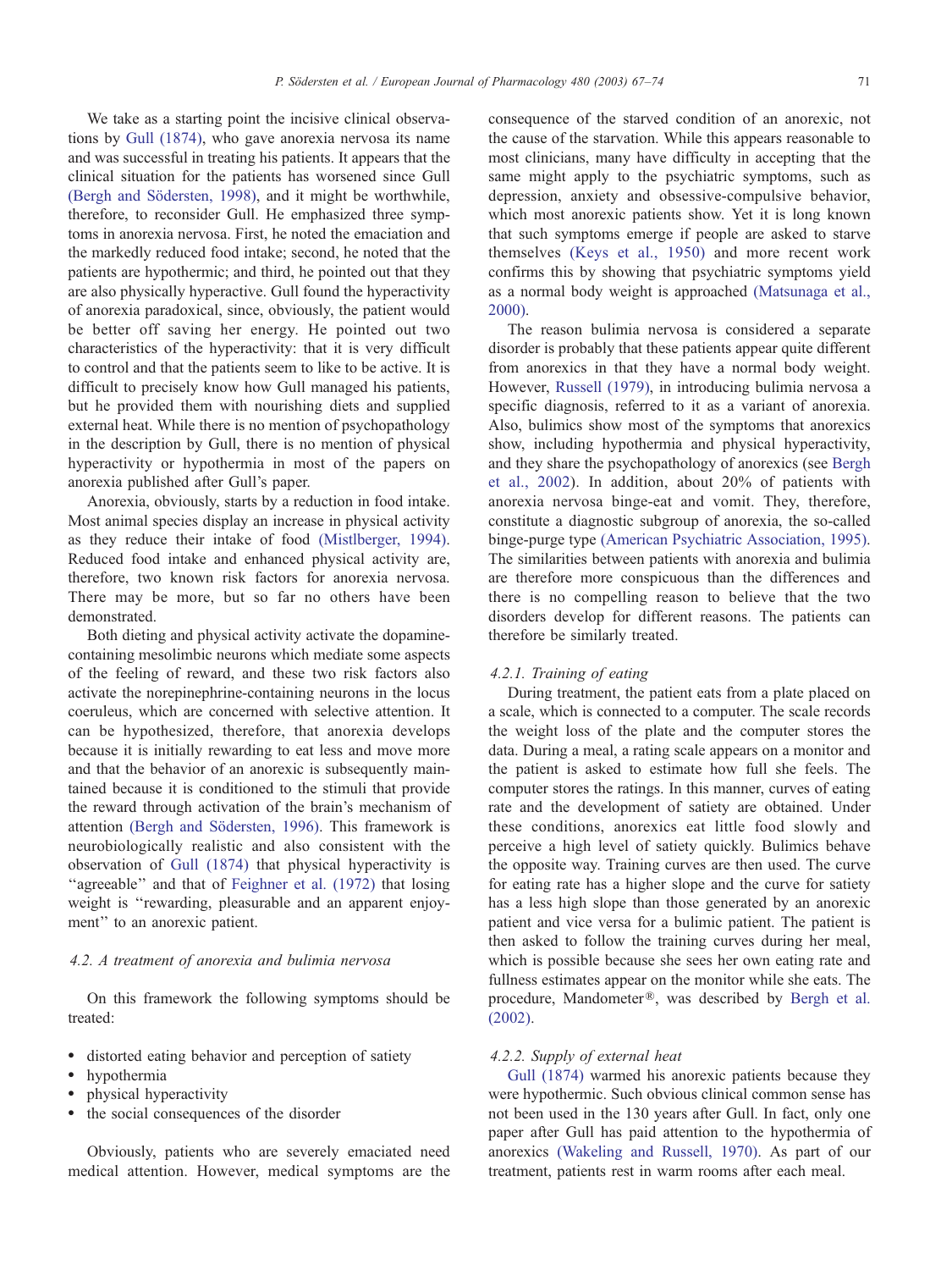# 4.2.3. Reduction of physical activity

Gull [\(1874\)](#page-6-0) correctly pointed out that it is difficult to reduce the physical hyperactivity in anorexia. There appears to be a relationship between this symptom and hypothermia. For example in activity-based anorexia, an animal model of anorexia nervosa, rats run excessively in wheels and lose weight continuously if the access to food is restricted. This whole phenomenon is blunted, even reversed, and rats resume eating if external heat is provided [\(Morrow](#page-7-0) et al., 1997).

#### 4.2.4. Social restoration

Eating disorder patients gradually become socially isolated and so this needs to be reversed. Details of the procedures used to this aim are perhaps out of focus in the present context; a brief description is provided by [Bergh](#page-6-0) et al. (2002).

We also withdraw all psychoactive drugs within the first months of treatment.

# 4.3. Randomized controlled trial of the method

It is necessary to perform a randomized controlled trial to evaluate any method of treatment before it can be implemented clinically. Based on preliminary results [\(Bergh](#page-6-0) et al., 1996a) and practical limitations in daily clinical work, we estimated that 16 patients should be randomized to treatment and 16 should be randomized to a control procedure, which was waiting for treatment. Exclusion criteria were kept at a minimum and strict outcome criteria were adopted. These included a normal eating behavior, normal laboratory test values, absence of psychiatric symptoms and resumption of social activities (see [Bergh](#page-6-0) et al., 2002). Fig. 5 shows that treatment had a significant effect on outcome, 14/16 patients went into remission in on average 14 months, while only one of the control patients went into remission.

These results demonstrate that the treatment is effective. Results from all patients who had entered the treatment program showed that the estimated rate of remission with



Fig. 6. Relapse in patients treated to remission from eating disorders. From Bergh et al. [\(2002\)](#page-6-0) with permission of the National Academy of Sciences, USA.

this treatment is about 75%. However, an additional 12% of the patients improve significantly, although they do not fulfill all of the remission criteria (Bergh et al., [2002\).](#page-6-0) The remaining 12% do not respond to the treatment.

As mentioned previously, relapse is a concern. We, therefore, follow all patients who have been treated to remission during 5 years after treatment. Fig. 6 shows that the rate of relapse is about 10% during this period of time.

It is reasonable to conclude from these results that most patients treated with this method recover. Fig. 7 shows that the reduction of psychiatric symptoms of depression, anxiety and obsessional-compulsive behavior after treatment is maintained during a 2-year follow-up. This is in contrast to most reports on patients in remission from an eating disorder. Such patients may not fulfill all of the diagnostic criteria of an eating disorder but they are virtually never free of symptoms (e.g. Kaye et al., [2001\)](#page-7-0). They can, therefore, only be considered to be in remission if their psychiatric morbidity is thought of as independent of their eating disorder. More likely, they have not been optimally treated and relapse should not be a surprise.

Implementation of this method into a broader clinical context awaits a randomized controlled comparison with the standard of care.



Fig. 5. Effect of treatment of 16 patients with anorexia or bulimia nervosa and no treatment of 16 other patients. From Bergh et al. [\(2002\)](#page-6-0) with permission of the National Academy of Sciences, USA.



Fig. 7. Levels of psychiatric symptoms in patients with eating disorders at admission  $(-12)$ , remission (0) and at follow up (12, 24) during a period of 36 months. Measurements as in Bergh et al. [\(2002\).](#page-6-0)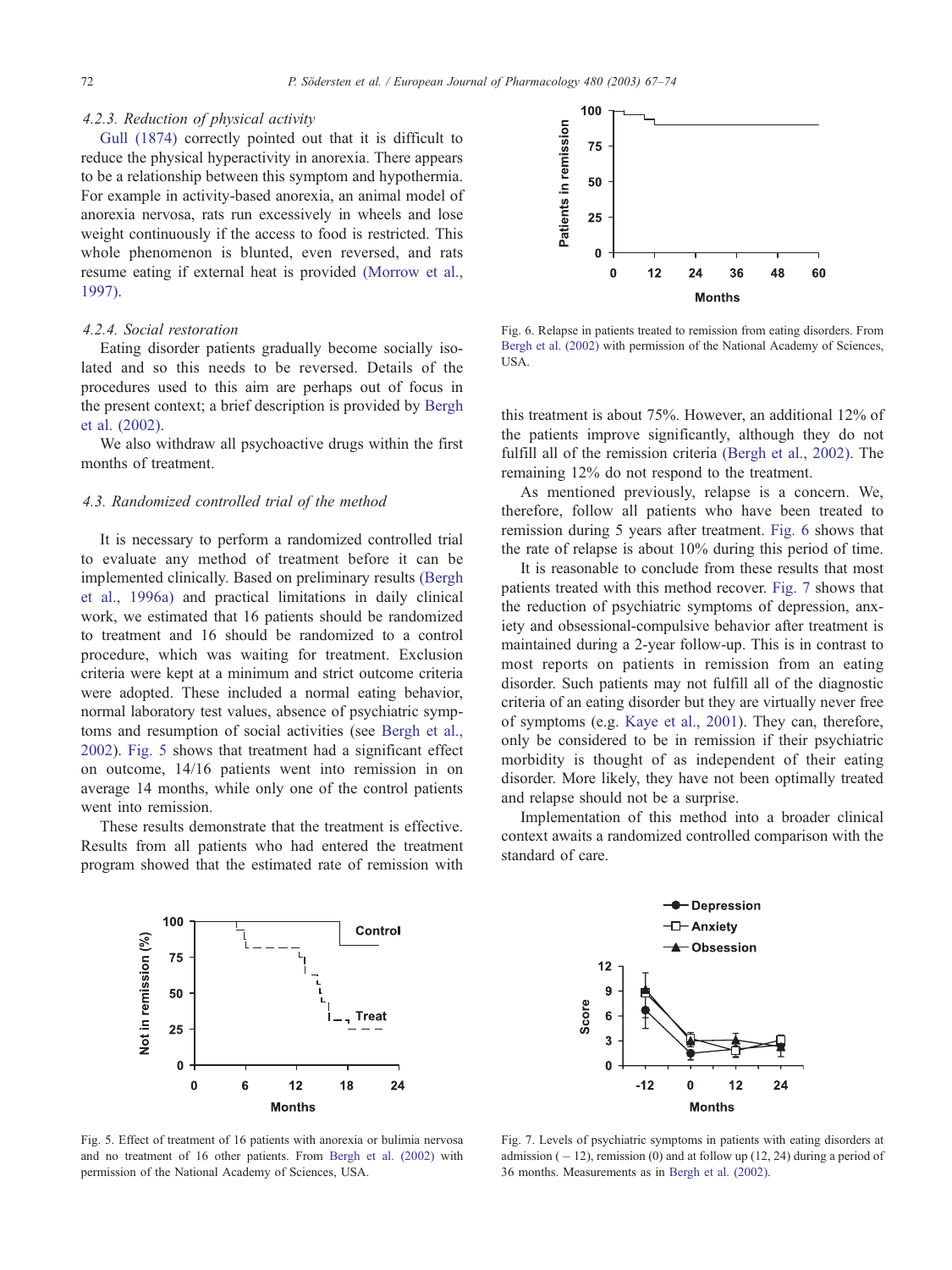#### <span id="page-6-0"></span>5. What kind of drug could improve treatment?

We criticized the homeostatic-hypothalamic-hypothesis above because of its simplistic  $\pm$  analysis of behavior. There are as yet no reports that an agonist for a hypothalamic orexigenic peptide receptor makes an anorexic patient eat or that an antagonist makes a bulimic stop eating, as the clinical application of this hypothesis predicts. However, most drugs that are used clinically target psychiatric symptoms, i.e. depression, anxiety and obsessive-compulsive behavior. Interestingly, selective serotonin reuptake inhibitors, which are by far the most commonly used drugs, have no effect on these symptoms in low-weight anorexic patients (Bergh, 2003) and the evidence for their effectiveness in bulimia is not compelling (De Zwaan and Roerig, 2003). Perhaps, therefore, for a better future treatment of eating disorders, the other symptoms of anorexia and bulimia should be targeted. Just like physical inactivity is as big a problem for treating the obese, so is physical hyperactivity a major problem in anorexia. This was pointed out already by Gull (1874) but has been ignored in most subsequent clinical accounts. It should be recalled that in activity-based anorexia, a rat model of anorexia nervosa, supply of external heat reduces the activity, thereby allowing rats to eat [\(Morrow](#page-7-0) et al., 1997). Treatment with leptin has been reported to have a similar effect (Exner et al., 2000). Treatment with leptin might, therefore, offer a possibility. Leptin is unlikely to act as a mere anorexigen and more likely to affect body weight through its effect on thermoregulation (DiBona, 2003), physical activity (Exner et al., 2000) or on attentional mechanisms (Ammar et al., 2000).

# Acknowledgements

This work was supported by the Swedish Research Council, the Karolinska Institutet and AB Mando.

#### References

- Agras, W.S., Crow, S.J., Halmi, K.A., Mitchell, J., Wilson, T., Kraemer, H., 2000. Outcome predictors for the cognitive behavioral treatment of bulimia nervosa: data from a multisite study. Am. J. Psychiatry 157, 1302–1308.
- American Psychiatric Association, 1995. Diagnositc and Statistical Manual of Mental Disorders, 4th ed. American Psychiatric Association, Washington, DC.
- Ammar, A.A., Sederholm, F., Saito, T.R., Scheurink, A.J., Johnson, A.E., Södersten, P., 2000. NPY-leptin: opposing effects on appetitive and consummatory ingestive behavior and sexual behavior. Am. J. Physiol., Regul. Integr. Comp. Physiol. 278, R1627–R1633.
- Ammar, A.A., Södersten, P., Johnson, A.E., 2001. Locus coeruleus noradrenergic lesions attenuate intraoral intake. NeuroReport 12, 3095–3099.
- Ben-Tovim, D.I., Walker, K., Gilchrist, P., Freeman, R., Kalucy, R., Easterman, A., 2001. Outcome in patients with eating disorders: a 5-year study. Lancet 357, 1254– 1357.
- Bergh, C., 2003. Is psychopharmacological treatment of patients with eating disorders necessary? In: Maj, M., Halmi, K.A., López-Ibor, J.J., Sartorius, N. (Eds.), Eating Disorders. Wiley, Chichester, UK, pp. 307– 309.
- Bergh, C., Södersten, P., 1996. Anorexia nervosa, self-starvation and the reward of stress. Nat. Med.  $2$ ,  $21-22$ .
- Bergh, C., Södersten, P., 1998. Anorexia nervosa: rediscovery of a disorder. Lancet 351, 1427–1429.
- Bergh, C., Eklund, S., Eriksson, M., Lindberg, G., Södersten, P., 1996a. A new treatment of anorexia nervosa. Lancet 348, 611-612.
- Bergh, C., Eriksson, M., Lindberg, G., Södersten, P., 1996b. Selective serotonin reuptake inhibitors in anorexia. Lancet 348, 1459–1460.
- Bergh, C., Brodin, U., Lindberg, G., Södersten, P., 2002. Randomized controlled trial of a new treatment for anorexia and bulimia nervosa. Proc. Natl. Acad. Sci. U. S. A. 94, 9486–9491.
- Bergh, C., Eiderhamn, J., Södersten, P., 2003a. What is the evidence basis for treatment of eating disorders? Curr. Opin. Pediatr. 15, 344– 345.
- Bergh, C., Sjöstedt, S., Hellers, G., Zandian, M., Södersten, P., 2003b. Meal size, satiety and cholecystokinin i gastrectomized humans. Physiol. Behav. 78, 143– 147.
- Clark, J.T., Kalra, P.S., Kalra, S.P., 1985. Neuropeptide Y stimulates feeding but inhibits sexual behavior in rats. Endocrinology 117, 2435– 2442.
- Crick, F., Koch, C., 2003. A framework for consciousness. Nat. Neurosci. 6, 119–126.
- Cunningham Jr., E.T., Sawchenko, P.E., 1988. Anatomical specificity of noradrenergic inputs to the paraventricular and supraoptic nuclei of the rat hypothalamus. J. Comp. Neurol. 274, 60–76.
- De Castro, J., Plunkett, S., 2002. A general model of intake regulation. Neurosci. Biobehav. Rev. 26, 581-595.
- De Zwaan, M., Roerig, J., 2003. Pharmacological treatment of eating disorders: a review. In: Maj, M., Halmi, K.A., López-Ibor, J.J., Sartorius, N. (Eds.), Eating Disorders. Wiley, Chichester, UK, pp. 223– 285.
- DiBona, G.F., 2003. Thermoregulation. Am. J. Physiol., Regul. Integr. Comp. Physiol. 284, R277–R279.
- Exner, C., Hebebrand, J., Remschmidt, H., Wewetzer, C., Ziegler, A., Herpertz, S., Schweiger, U., Blum, W.F., Preibisch, G., Heldmaier, G., Klingenspor, M., 2000. Leptin suppresses semi-starvation induced hyperactivity in rats: implications for anorexia nervosa. Mol. Psychiatry 5, 476– 481.
- Feighner, J.P., Robins, E., Guze, S.B., Woodruff Jr., R.A., Winokur, G., Munoz, R., 1972. Diagnostic criteria for use in psychiatric research. Arch. Gen. Psychiatry 26, 57–63.
- Fetissov, S.O., Hallman, J., Oreland, L., Af Klinteberg, B., Grenback, E., Hulting, A.L., Hökfelt, T., 2002. Autoantibodies against alpha-MSH, ACTH, and LHRH in anorexia and bulimia nervosa patients. Proc. Natl. Acad. Sci. U. S. A. 99, 17155–17160.
- Flegal, K.M., Carroll, M.D., Ogden, C.L., Johnson, C.L., 2002. Prevalence and trends in obesity among US adults, 1999 – 2000. JAMA 288, 1723– 1727.
- Friedman, J.M., 2003. A war on obesity, not the obese. Science 299, 856– 858.
- Gendall, K.A., Kaye, W.H., Altemus, M., McConaha, C.W., La Via, M.C., 1999. Leptin, neuropeptide Y, and peptide YY in long-term recovered eating disorder patients. Biol. Psychiatry 46, 292– 299.
- Gull, W.W., 1874. Anorexia nervosa (apepsia hysterica, anorexia hysterica). Trans. Clin. Soc. Lond. 7, 22-28.
- Halmi, K.A., 2003. Classification, diagnosis and comorbidities of eating disorders: a review. In: Maj, M., Halmi, K.A., López-Ibor, J.J., Sartorius, N. (Eds.), Eating Disorders. Wiley, Chichester, UK, pp. 1 – 33.
- Halmi, K.A., Agras, W.S., Mitchell, J., Wilson, T.G., Crow, S., Bryson, S.W., Kraemer, H., 2002. Relapse predictors of patients y with bulimia nervosa who achieved abstinence through cognitive behavioral therapy. Arch. Gen. Psychiatry 59, 1105–1109.
- Hay, P.J., Bacaltchuk, J., 2000. The Cochrane Library. Update Software, Oxford, UK.
- Hoek, H.J., van Hoeken, D., Katzman, M.A., 2003. Epidemiology and cultural aspects of eating disorders: a review. In: Maj, M., Halmi,